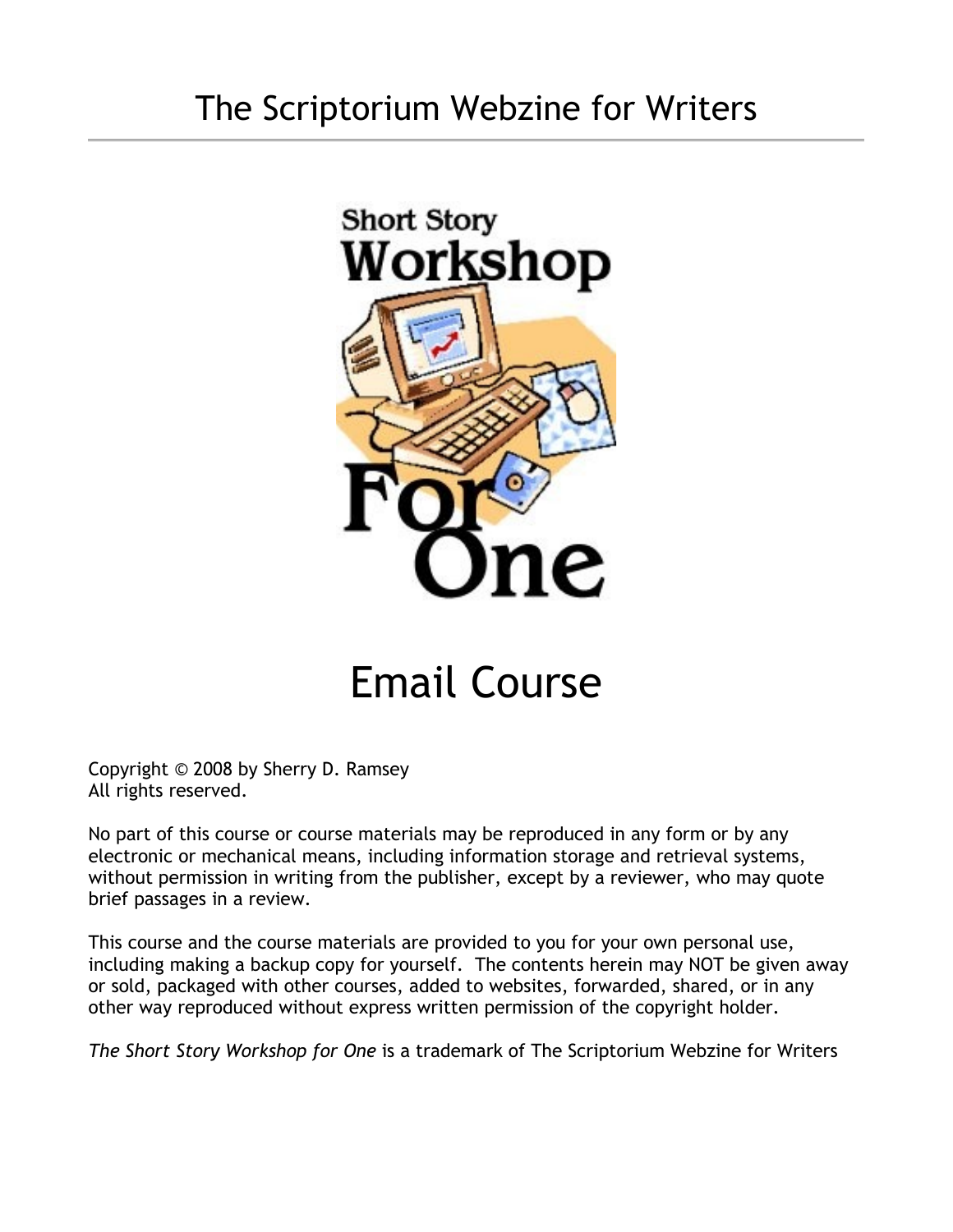# **Short Story** Workshop

#### **Lesson One - The End is Not the End**

Welcome to the Short Story Workshop for One! Over the course of these lessons you're going to learn how to sit down with one of your own stories, ferret out its faults, make sure it has a solid foundation, and polish it until it shines.

You've probably signed up for this course with a specific story in mind. It's one you love and you know has potential, but somehow you also know it's not working. Maybe you've just finished it or maybe it's done

the submission boomerang a few times, but it has problems. You know it, and the editors who have rejected it know it (even if they aren't telling you what those problems are). You've done a little revising here, a little tinkering there, but it's still wrong and you don't know how to fix it.

Whatever stage your story has reached, whether it's a basic first draft or one you've spent some time tweaking, what it needs is an in-depth overhaul to make it the best that it can be. Good writers know that just because they've typed "The End," their work is not necessarily finished.

#### **Workshopping**

Many writers tout the benefits of workshopping a manuscript: letting other writers read it, critique it, suggest changes and improvements, and basically work with you to renovate and rebuild your story. Writer's groups meet in person and online to share the workshopping experience. And there's no doubt that most workshop participants come away from the experience, if not with a better manuscript, at least with a better idea of what they need to do to fix it.

But what if there aren't any writing groups in your area, and for reasons of your own, you don't want to workshop your writing online? Do you have any other choices?

#### **Going it Alone**

That's where this course comes in. Together we're going to work through one method of conducting a "workshop for one," and subject your manuscript to the same kind of in-depth scrutiny it would get from multiple readers. Since you're intimately acquainted with the story, it may be difficult for you to see its flaws, but it's not impossible. The key to successful self-workshopping lies in breaking the manuscript down and evaluating its constituent parts one at a time. We'll go through the process step by step.

There's no arguing the point that it's a challenge to do this with your own work, so the first two requirements for this workshop are **a willingness to make changes** and **the ability to look at your work with a critical eye**. If you don't have these two things, this method won't work for you. It's also going to take a number of days to do a thorough job, depending on the length of your story and the amount of reworking it needs. Recognize that this is a time investment; you can't do it in half an hour.